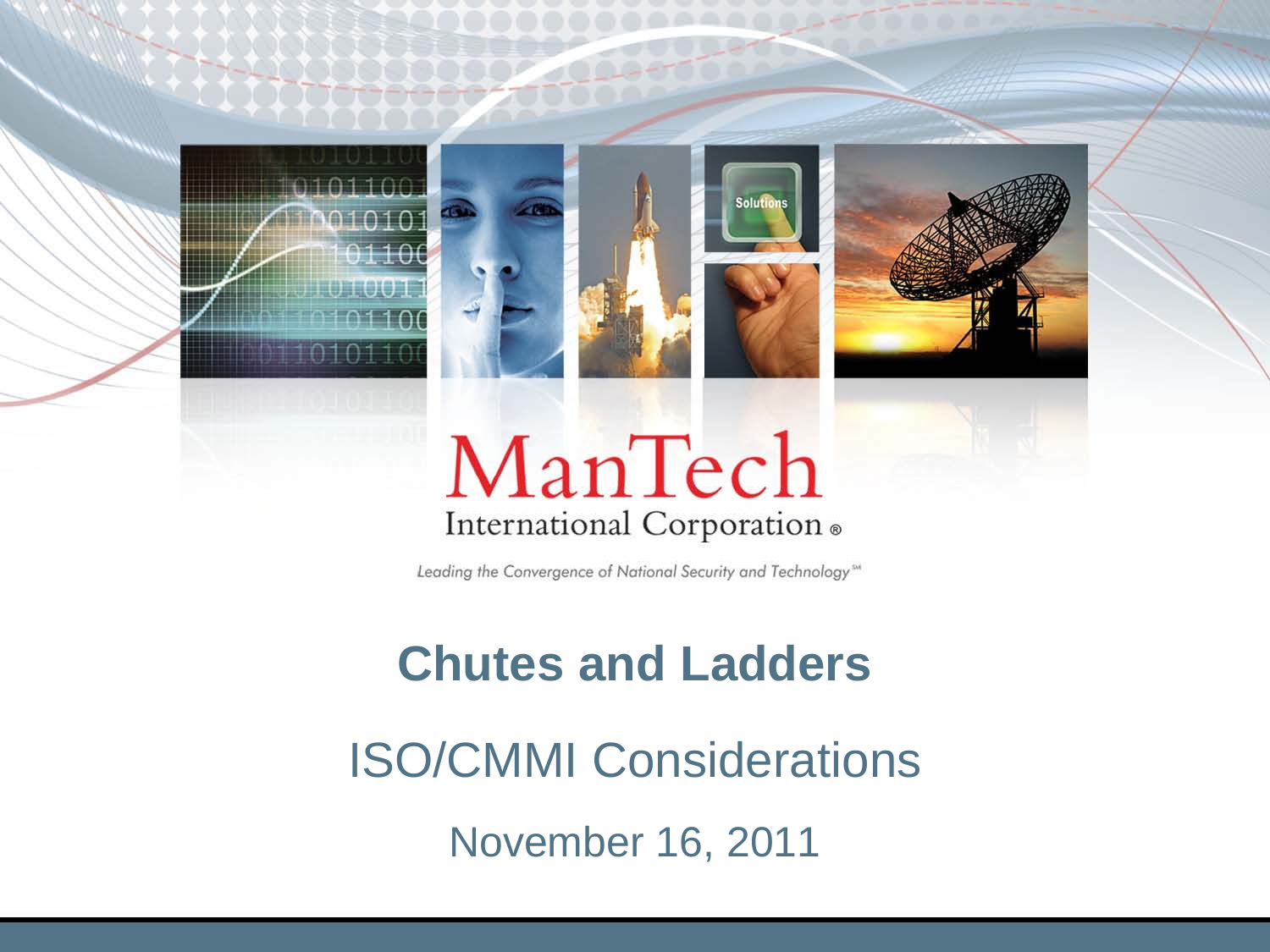#### **Intro**



Since our company was ISO 9001 certified, we assumed we were all set for CMMI. However, much like the game of Chutes and Ladders, we learned when we performed our gap analysis that some of our ISO practices put us ahead for CMMI, while others meant we were behind where we needed to be!

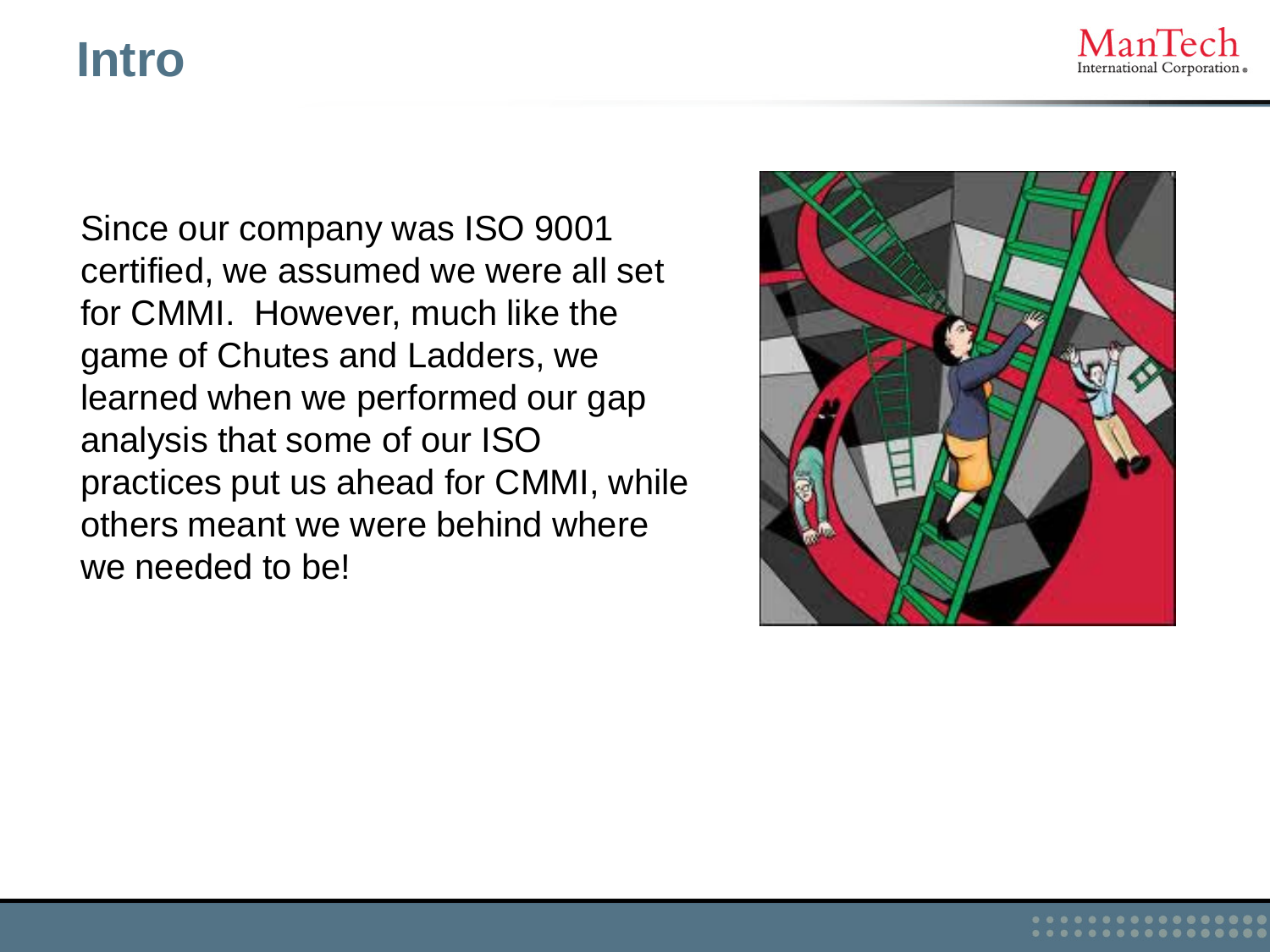## **Topics of Discussion**



- Challenges faced
	- Become ISO 9001:2008 certified
	- Simultaneously implement CMMI Maturity Level 3
- The gap analysis "reveal"
	- "ladders" (areas where ISO procedures and practices gave us the inside edge)
	- "chutes" (areas which required improvement)
- The cultural shift required
	- How a group of creative, talented and opinionated employees worked together to adopt processes, procedures, and best practices
- The road less traveled
	- How ISO and CMMI learned to successfully co-habitat (or at least not kill each other)
	- Let's save some time (or helpful hints)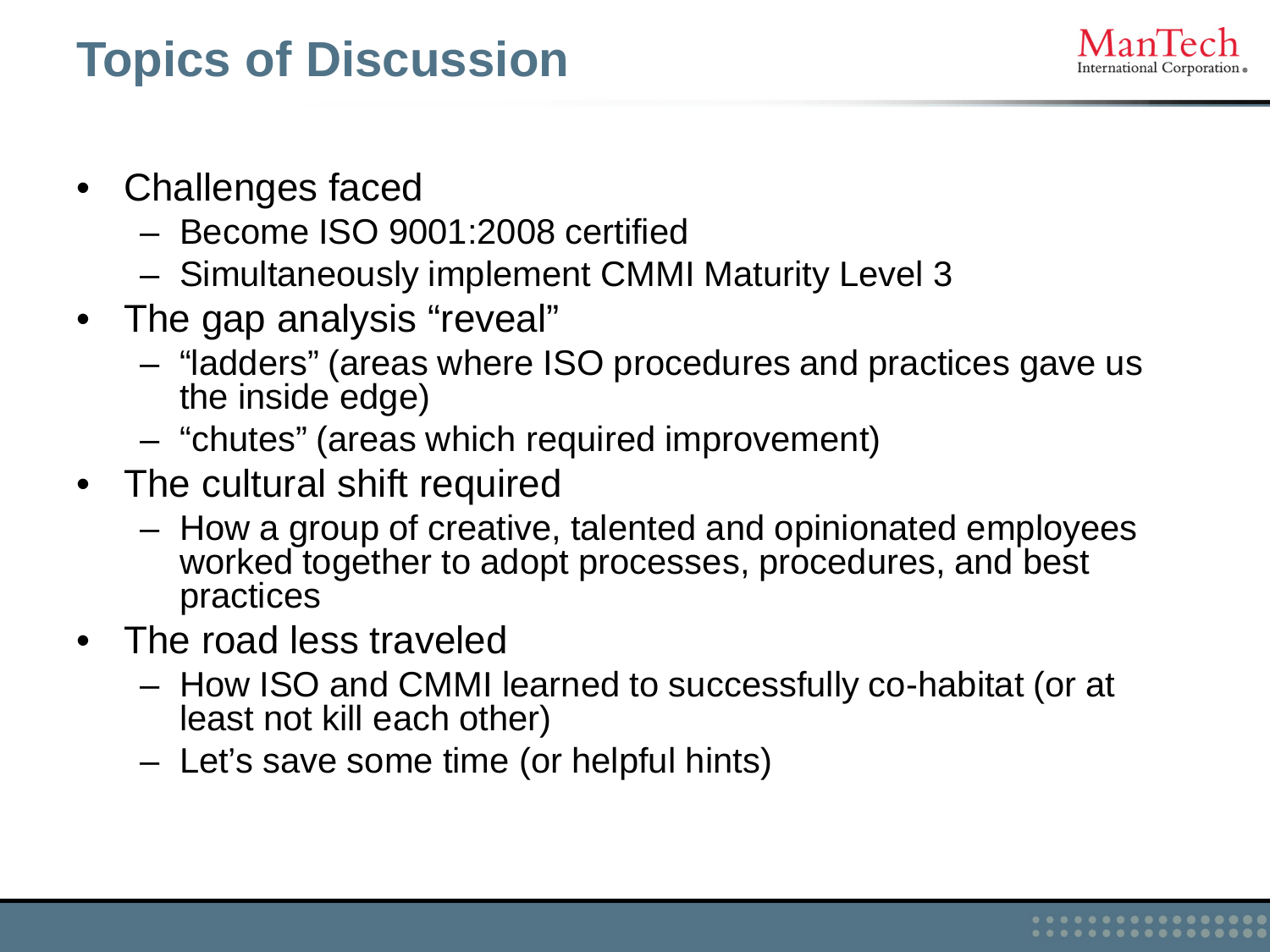**Background**

- The Customer
	- Defense Commissary Agency
- The SSESS Team
	- 34 employees
- The System



– DeCA Interactive Business System (DIBS)

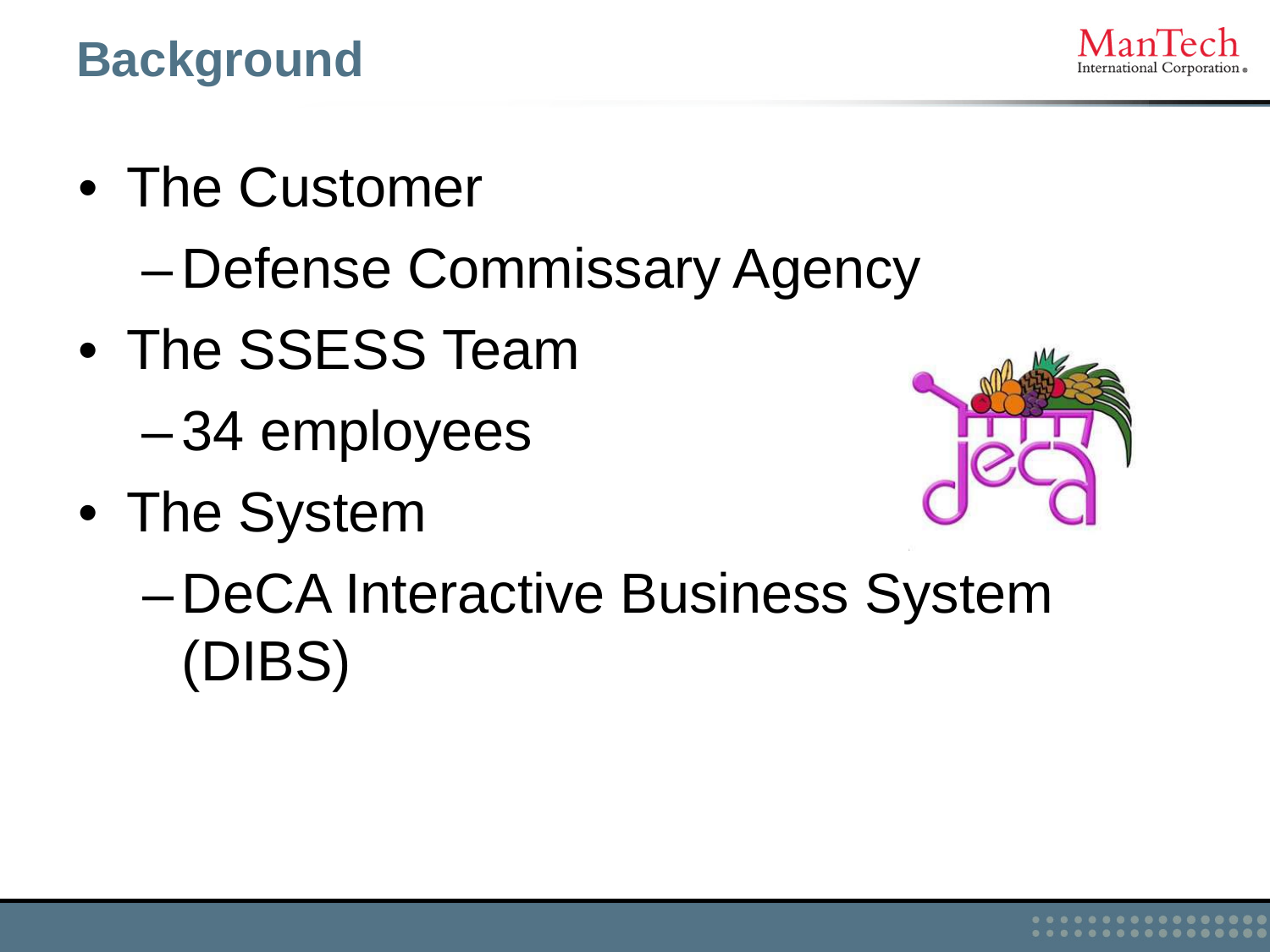# **Background (continued)**



- The Contract
	- ISO 9001 OR CMMI **DEV**
- The Challenges
	- Documentation
	- Procedures
- THE SOLUTION – ISO 9001

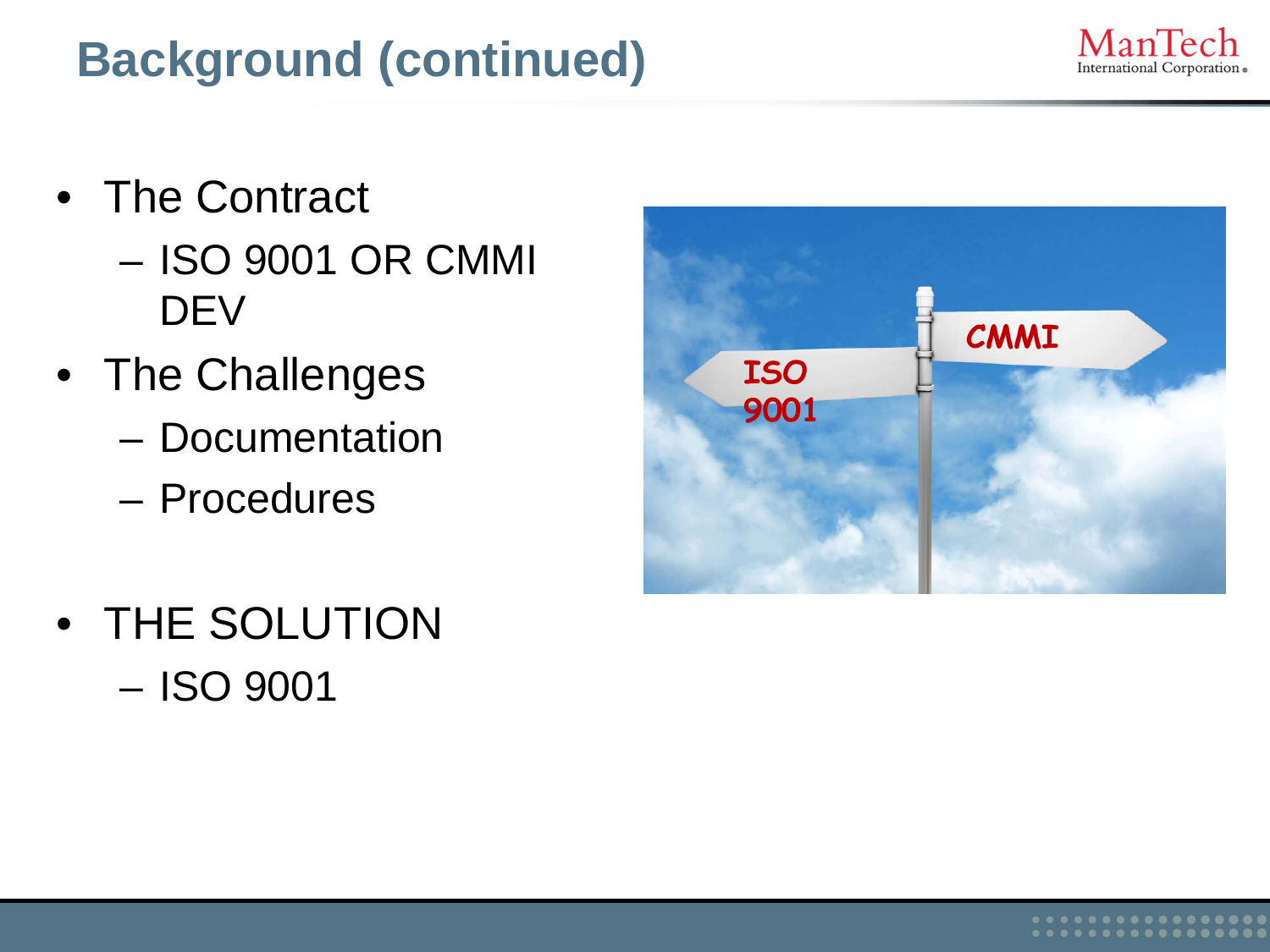## **The Implementation…**

- In 2007, we started work on the SSESS contract.
- With scarcely documented procedures, we rolled up our sleeves and got to work!
- We had 34 people who were:
	- Overworked
	- Overwhelmed
	- Working like crazy
- How did we implement ISO 9001 during all this chaos?



International Corporation «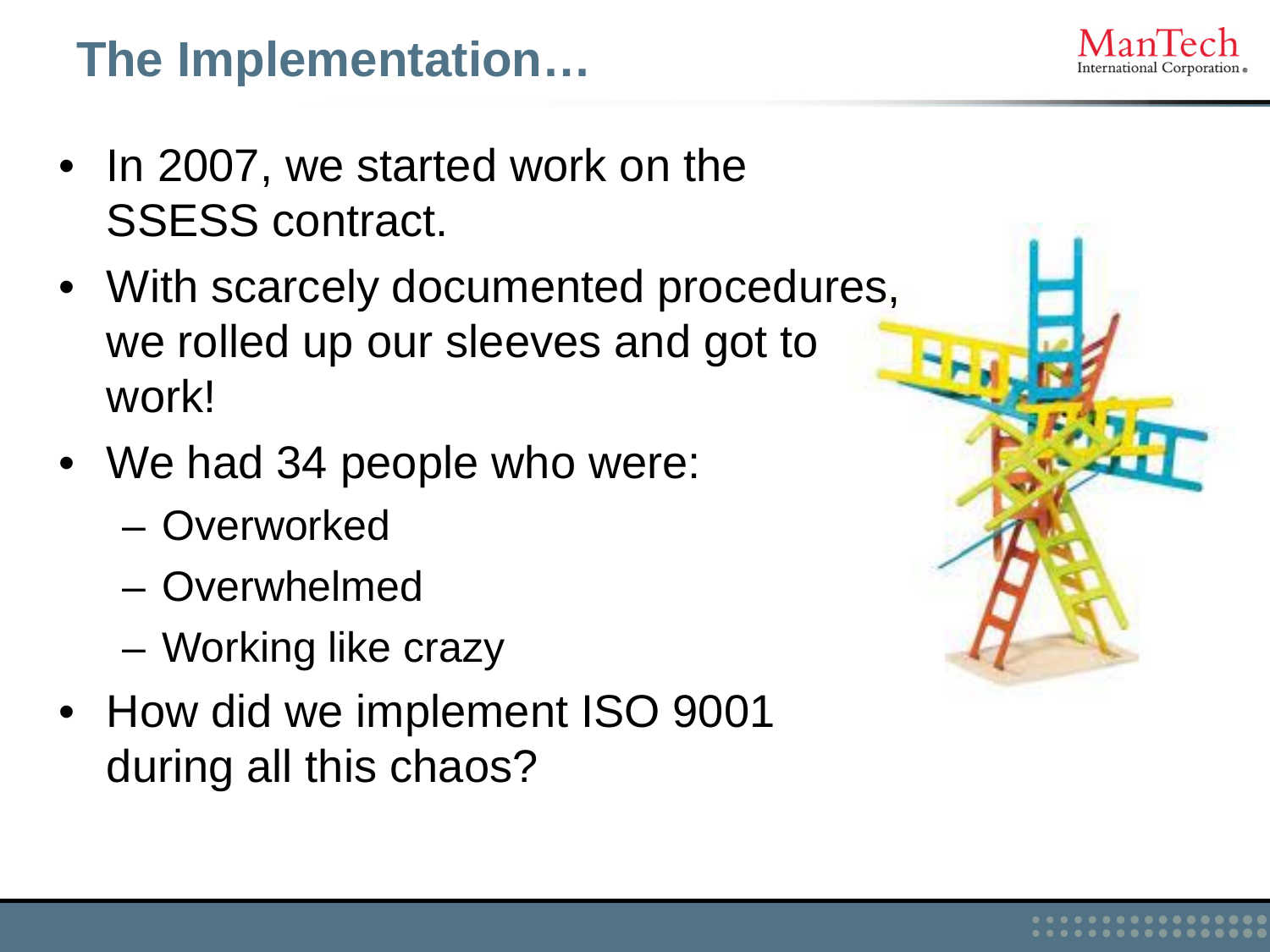

# **First Things First**

- Top down or bottom up?
	- Without management's support, no one would listen
	- Without employee buyin, no one would act
- Lesson learned:
	- Stakeholder engagement!!!

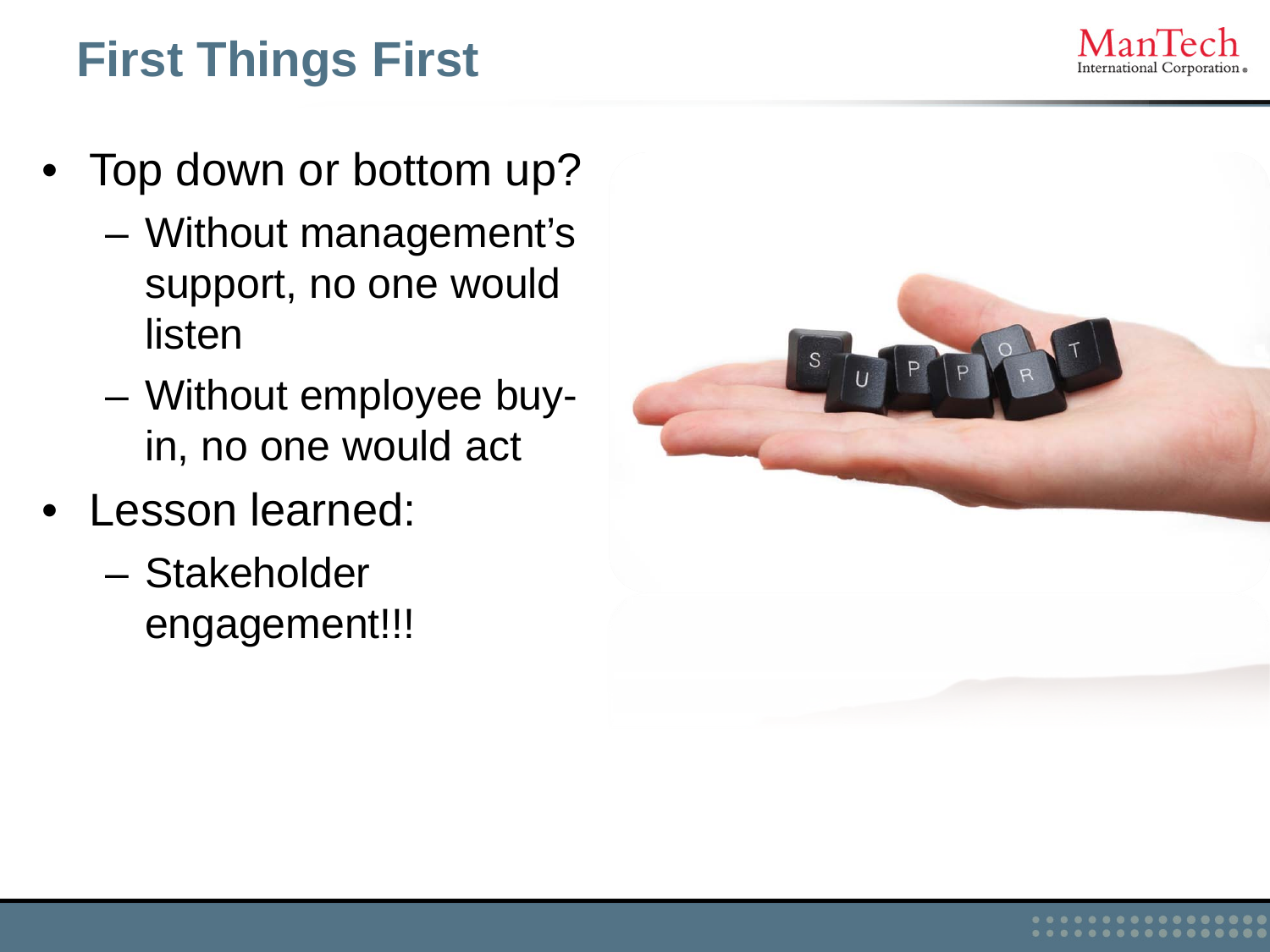#### **Stakeholder Engagement**



- It's all about the message
	- Say it loud
	- Say it often
	- Say it again
	- *Repeat steps as needed*

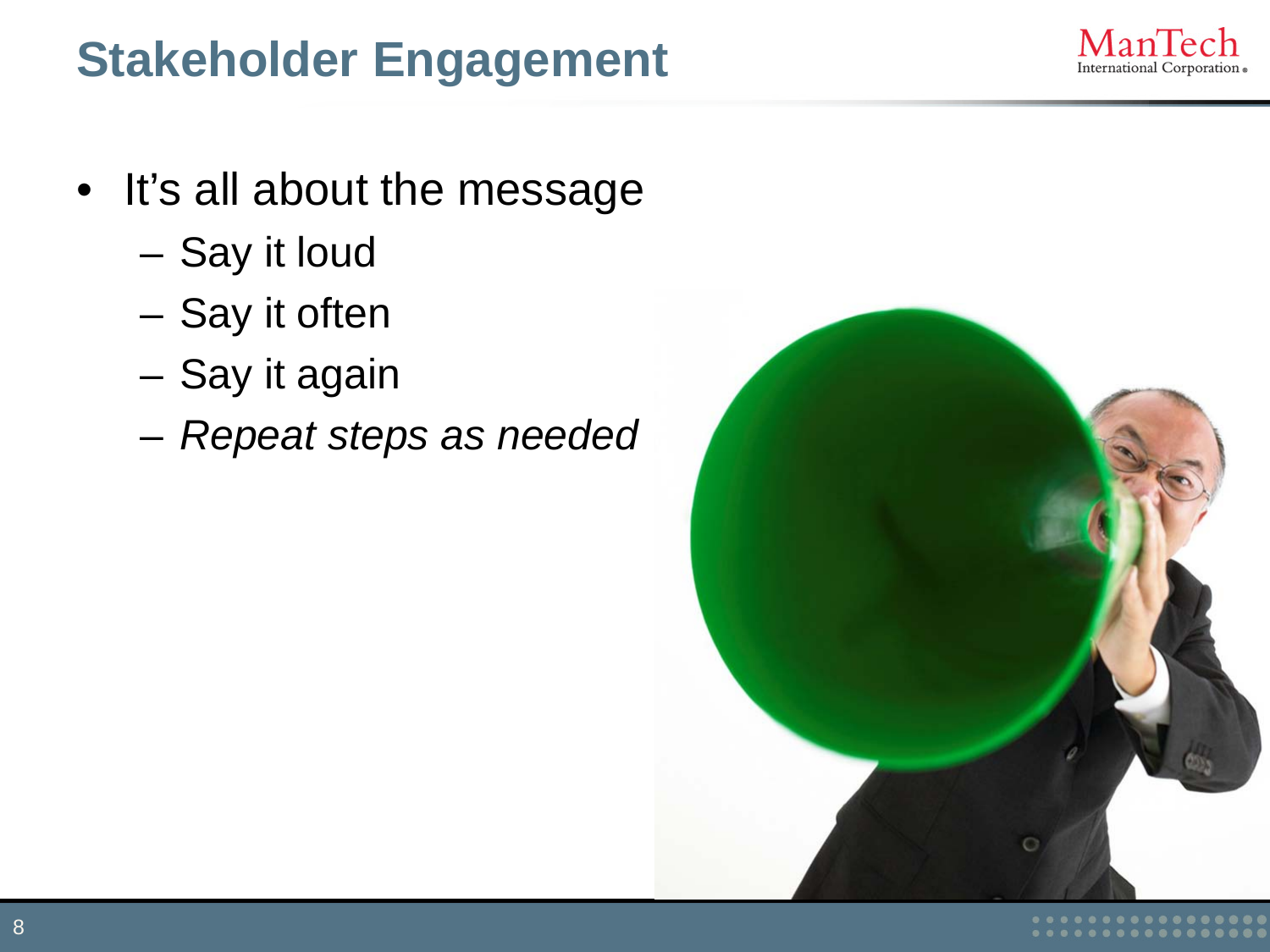#### **Get Ahead of the Curve…and Stay There**

- Our guidance
	- Prior to the first external audit, our appraiser recommended a shift from ISO 9001:2000 to 9001:2008.
- Lesson learned:
	- Whenever possible, become certified or appraised in the upcoming version of the standard. You will benefit by getting ahead of the curve.



ManTe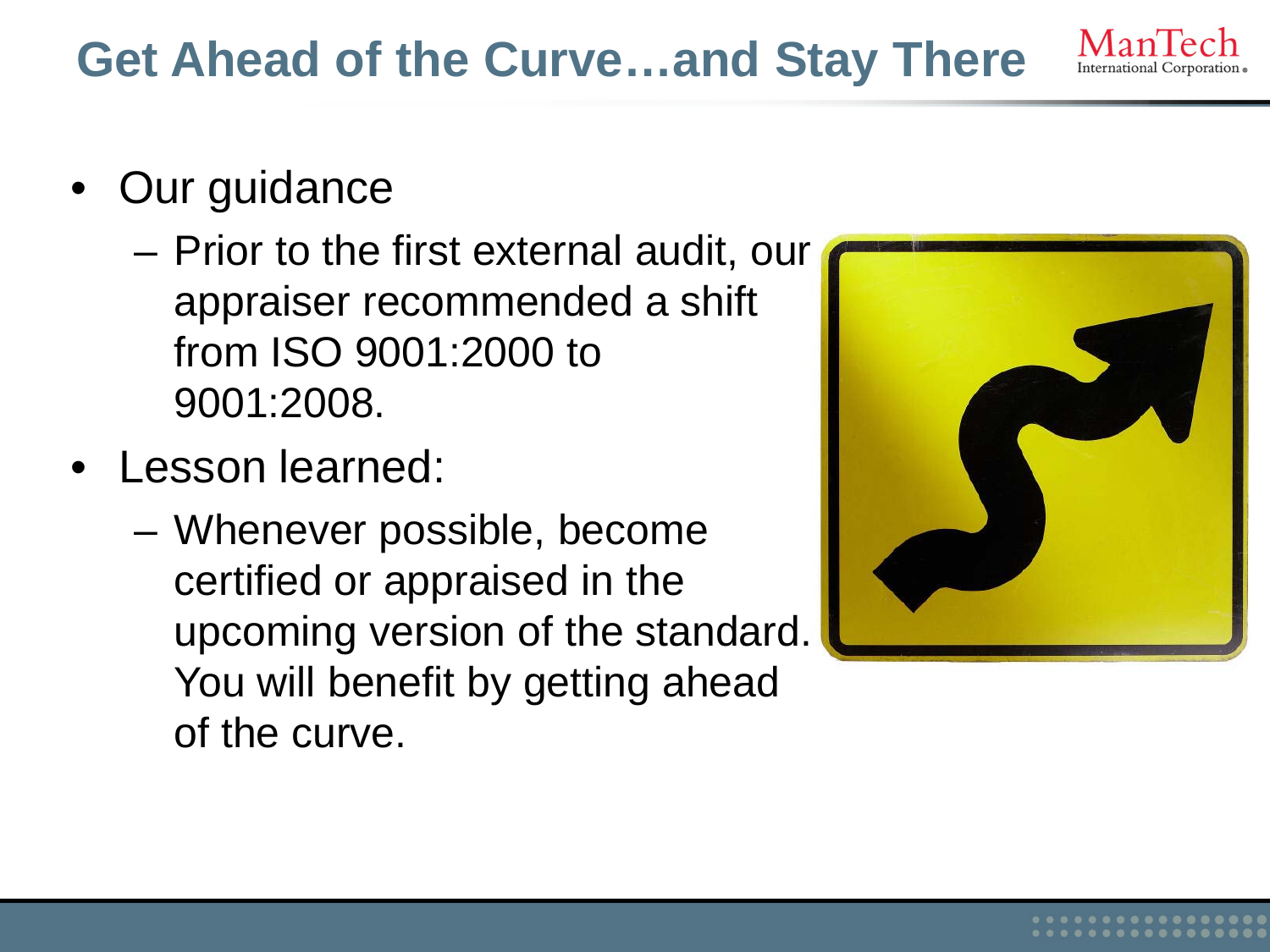

#### **Enter the CMMI…**

- We're prepared...or are we?
	- As we entered the gap analysis: "We already have processes and procedures in place! This should be a piece of cake!"
	- During the SCAMPI C, our eyes were opened: "This is no piece of cake!

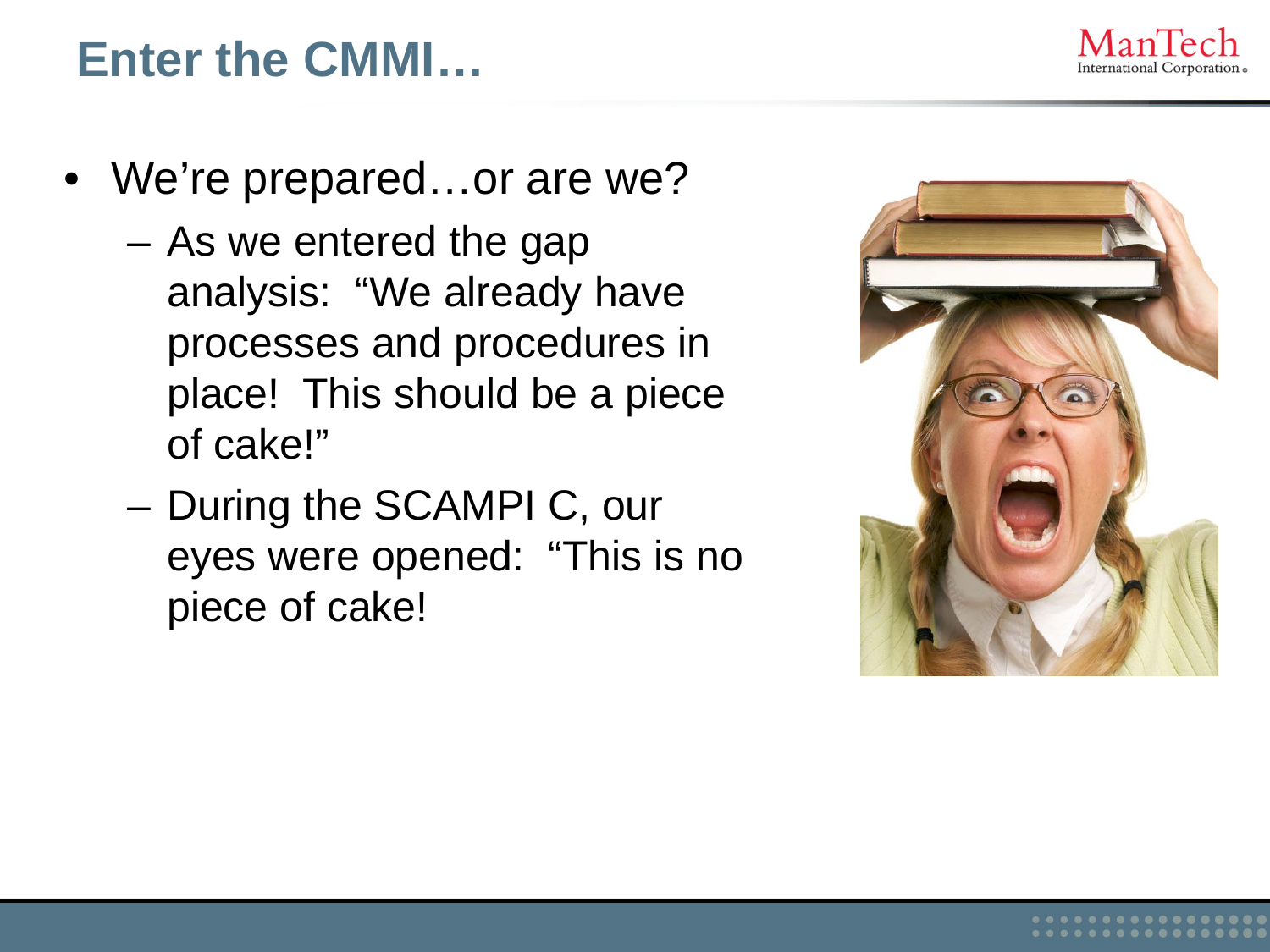

#### **"England and America are two countries separated by a common language." George Bernard Shaw**

- Matching the ISO standard with CMMI process areas is conceptually impossible
- Limited mapping between ISO 9001 and CMMI ML 3 with some similar terminology:
	- Configuration Management = Configuration Management (well, sort of)
	- Quality Assurance = Verification
	- Requirements = Requirements (RD/REQM)

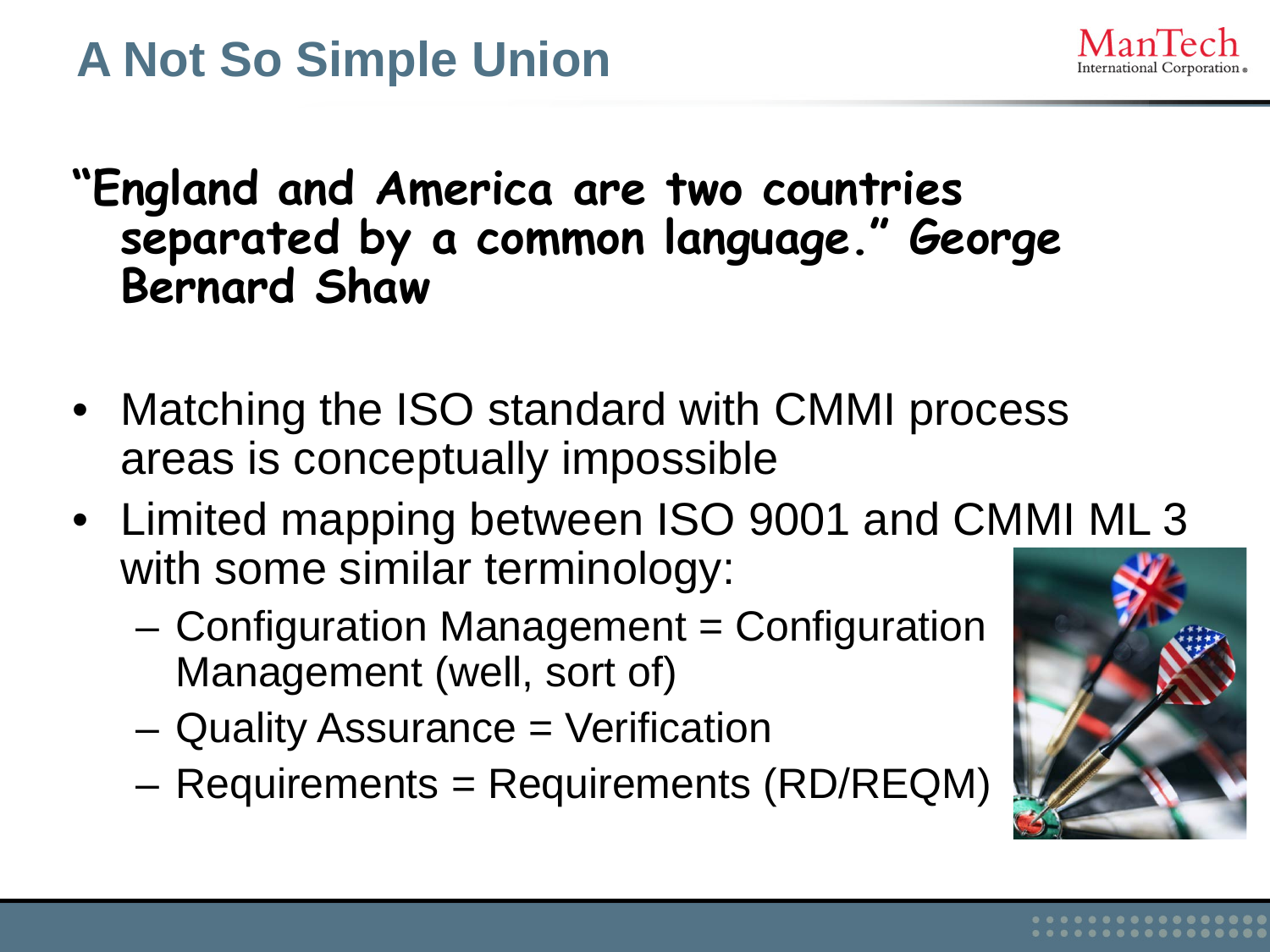### **It's A Model, Not a Process**



• If I comply with ISO 9001:2008 7.3.1, do I conform with the TS SG 2?

| <b>ISO 9001L2008</b>        | <b>CMMI-Dev 1.3</b>     |
|-----------------------------|-------------------------|
| $7.3.1 - Design and$        | Technical Solution SG2- |
| <b>Development Planning</b> | Develop the Design      |

• What's an interface anyway?

| <b>ISO 9001L2008</b>                                             | CMMI-Dev 1.3                                            |
|------------------------------------------------------------------|---------------------------------------------------------|
| 7.3.1- Manage Interfaces<br>(Design and Development<br>Planning) | <b>Product Integration SP 2.2-</b><br>Manage Interfaces |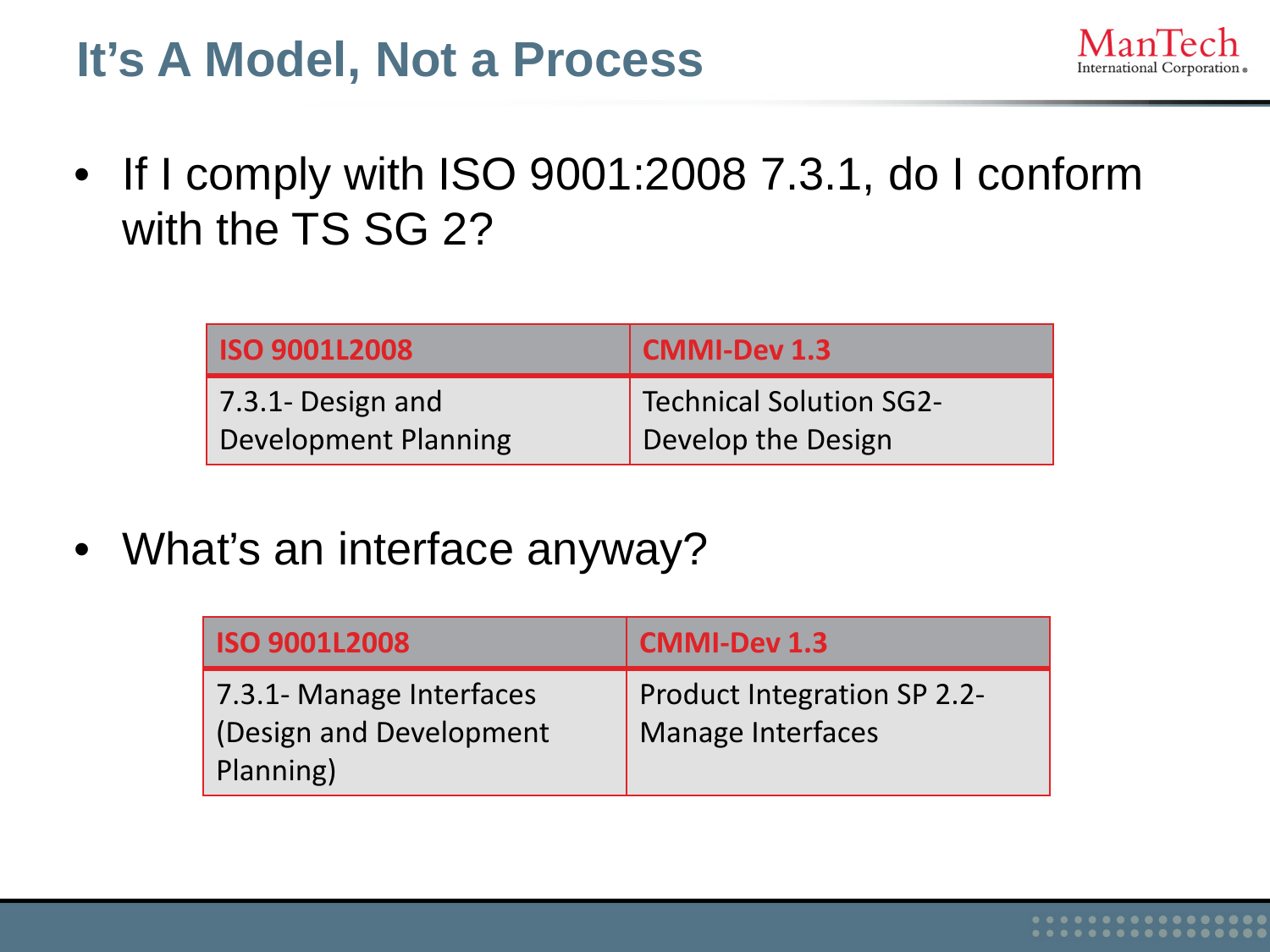



• Processes were well documented and institutionalized on the project

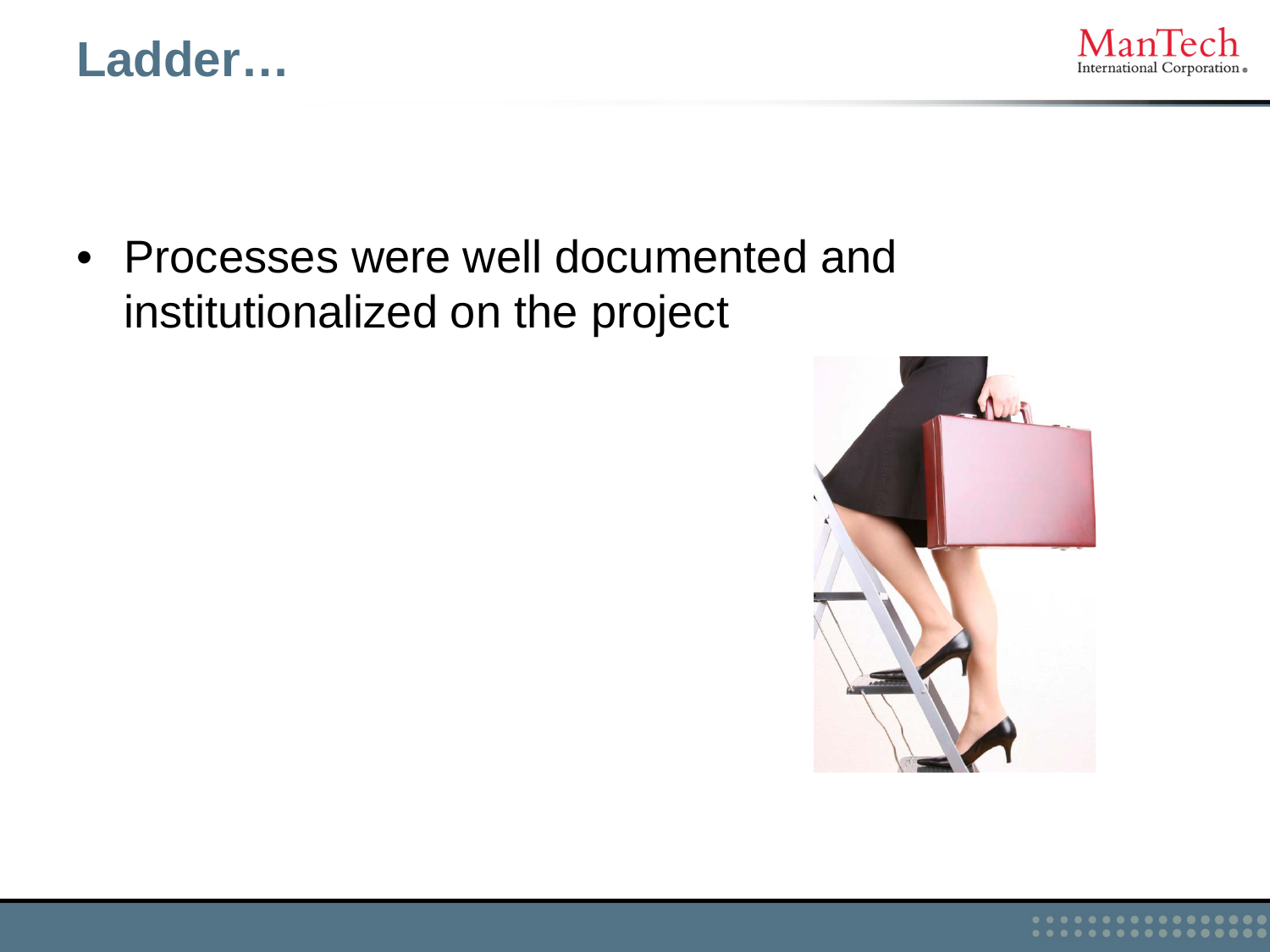#### **Chute…**



- Processes were institutionalized on the PROJECT!
- The Organization wants me to do what?
	- Change…again
	- Document…again
	- Train…again

Hint: the miracle of Tailoring

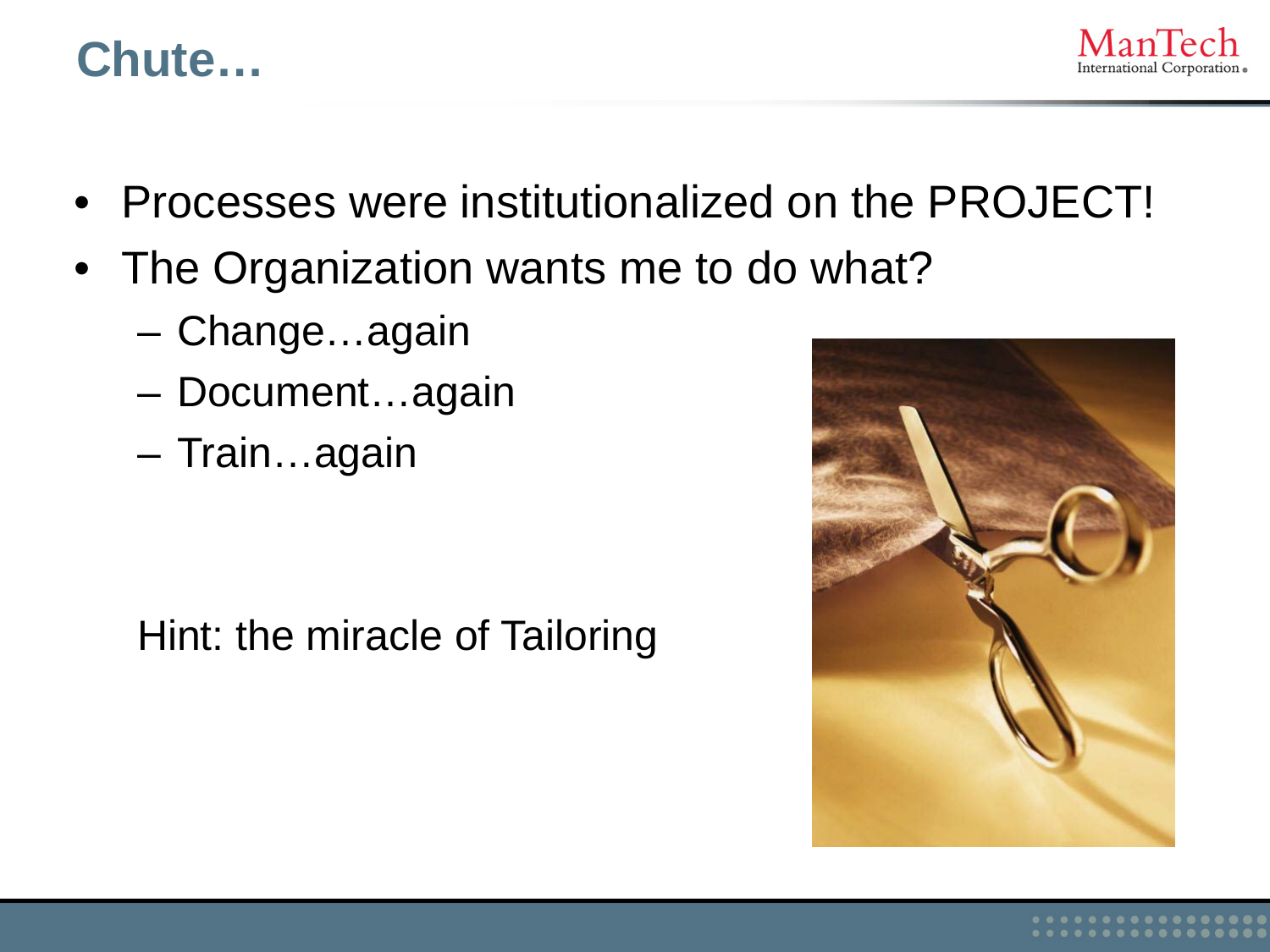



• The SSESS customer required and supported quality standards for the project which means we already had their buy-in

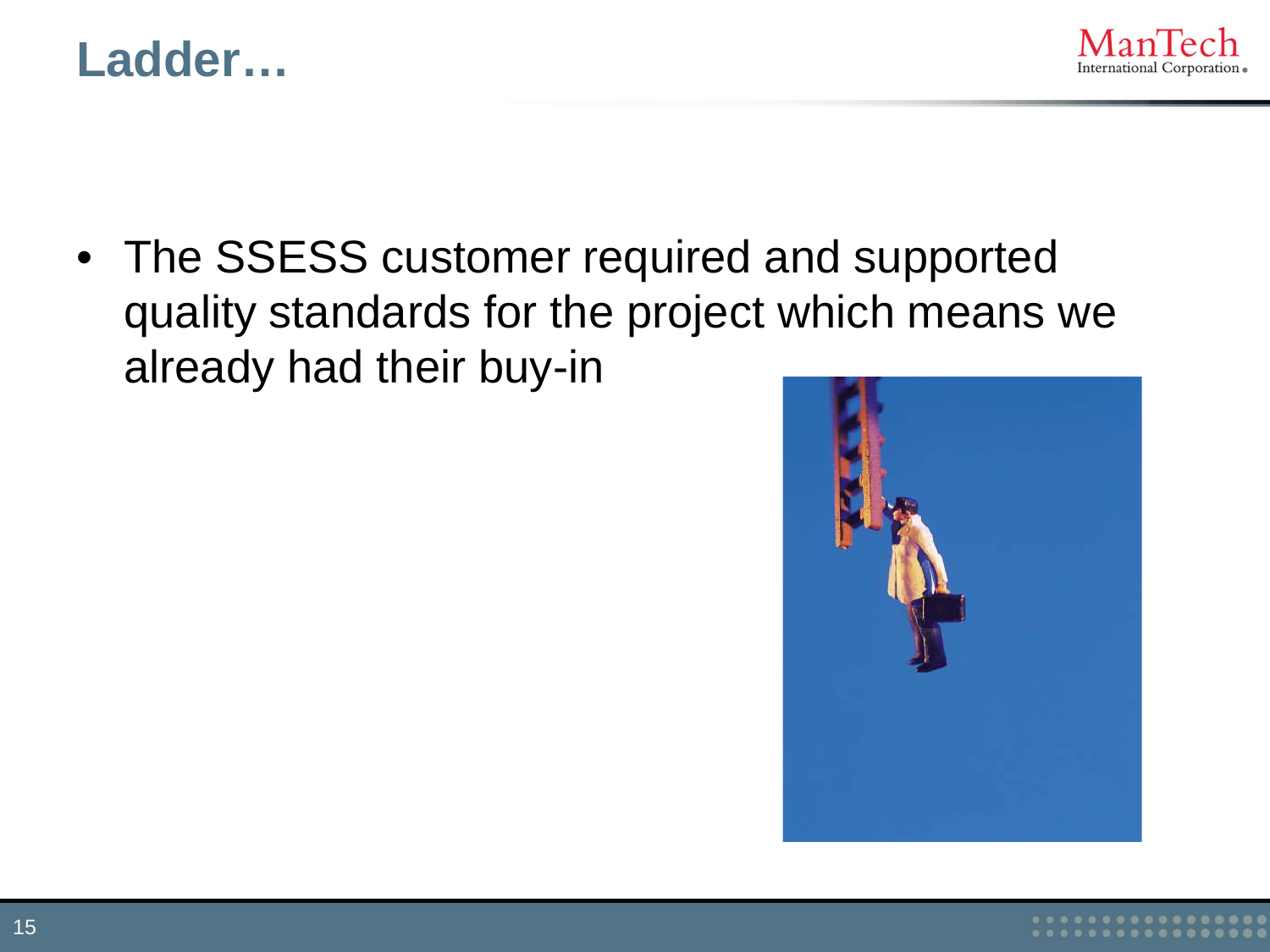

#### **Chute…**

- CMMI does require the time and commitment of the project team
	- Project leadership had to ensure this didn't take away from deliverables and scheduled tasks
- Lesson Learned: If it doesn't get planned, it doesn't get done.

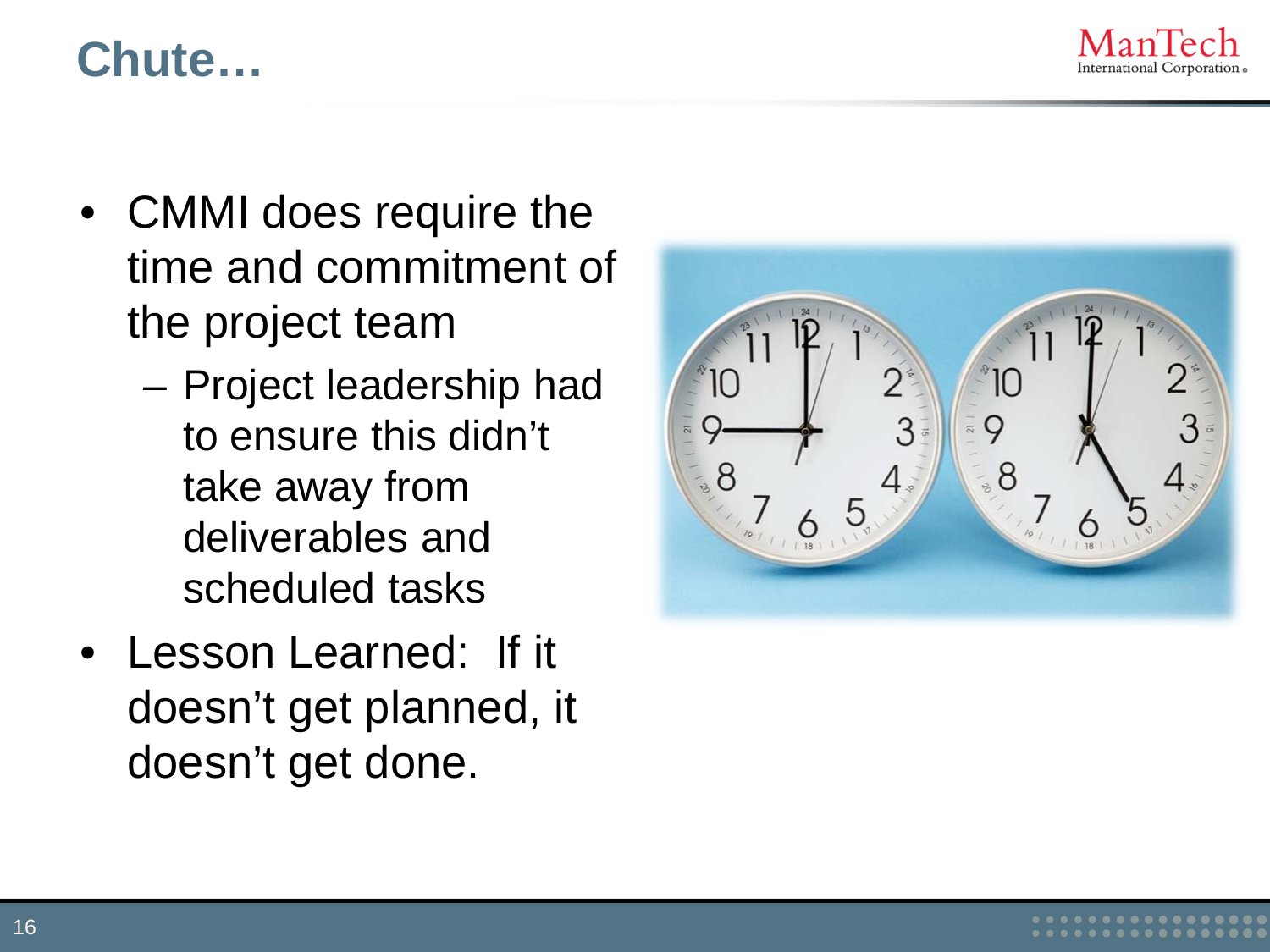

#### **Ladder…**

- Since SSESS already had process evangelists embedded on the team, it was easier to make CMMI disciples
- Lesson Learned: Form partnerships between the Organization's Quality Group and project Quality team members early. It takes a village to raise a process framework.

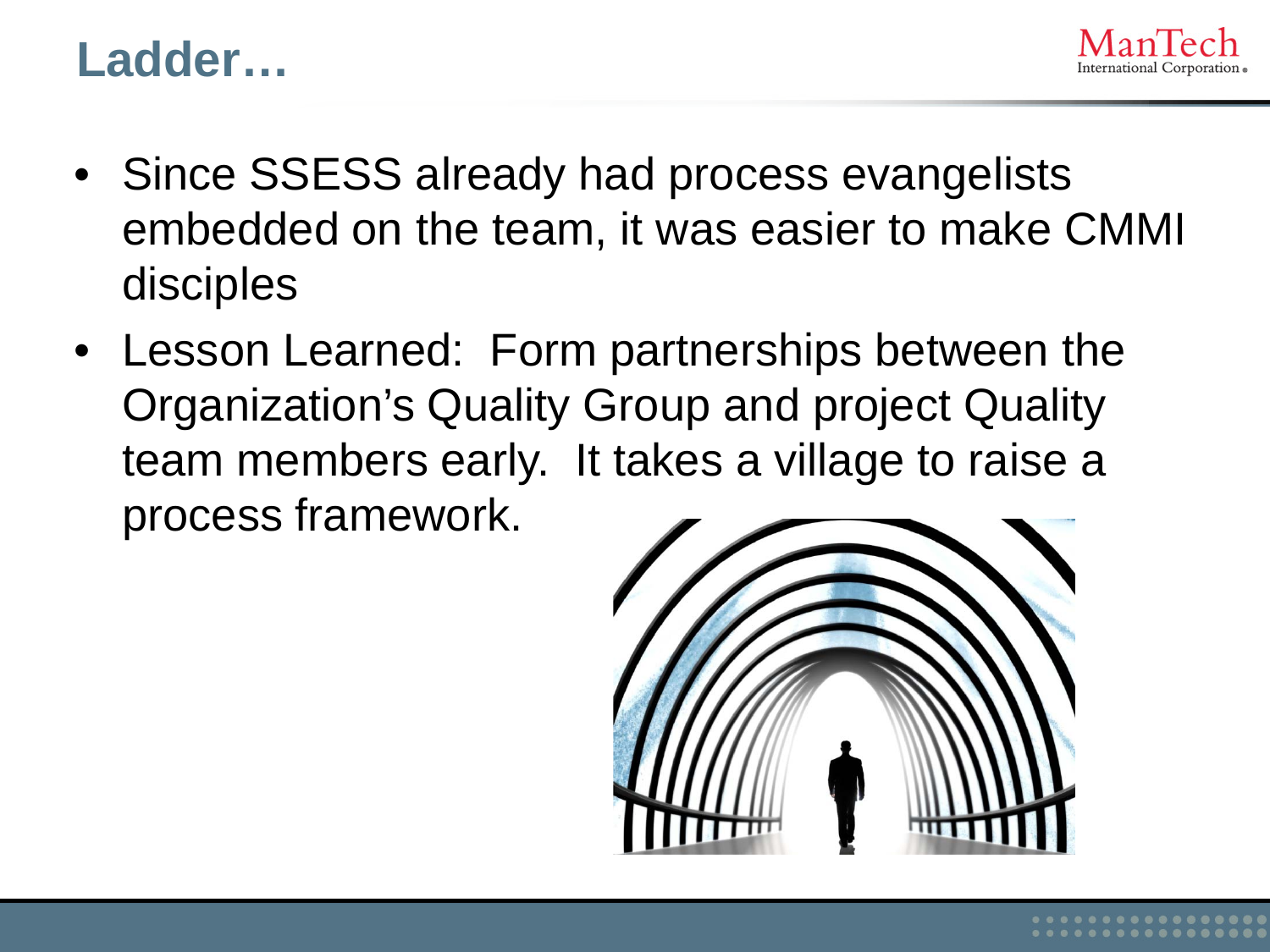

#### **Chute…**

- Cultural shift
	- "We already made it up the ISO mountain! Who needs CMMI?"
- Lost in translation
	- The SSESS quality team was often serving as the translators between the technical staff and the Organization's corporate quality team during the CMMI gap analysis
	- The distillation between CMMI and ISO often left our heads spinning
- The challenge of objectivity

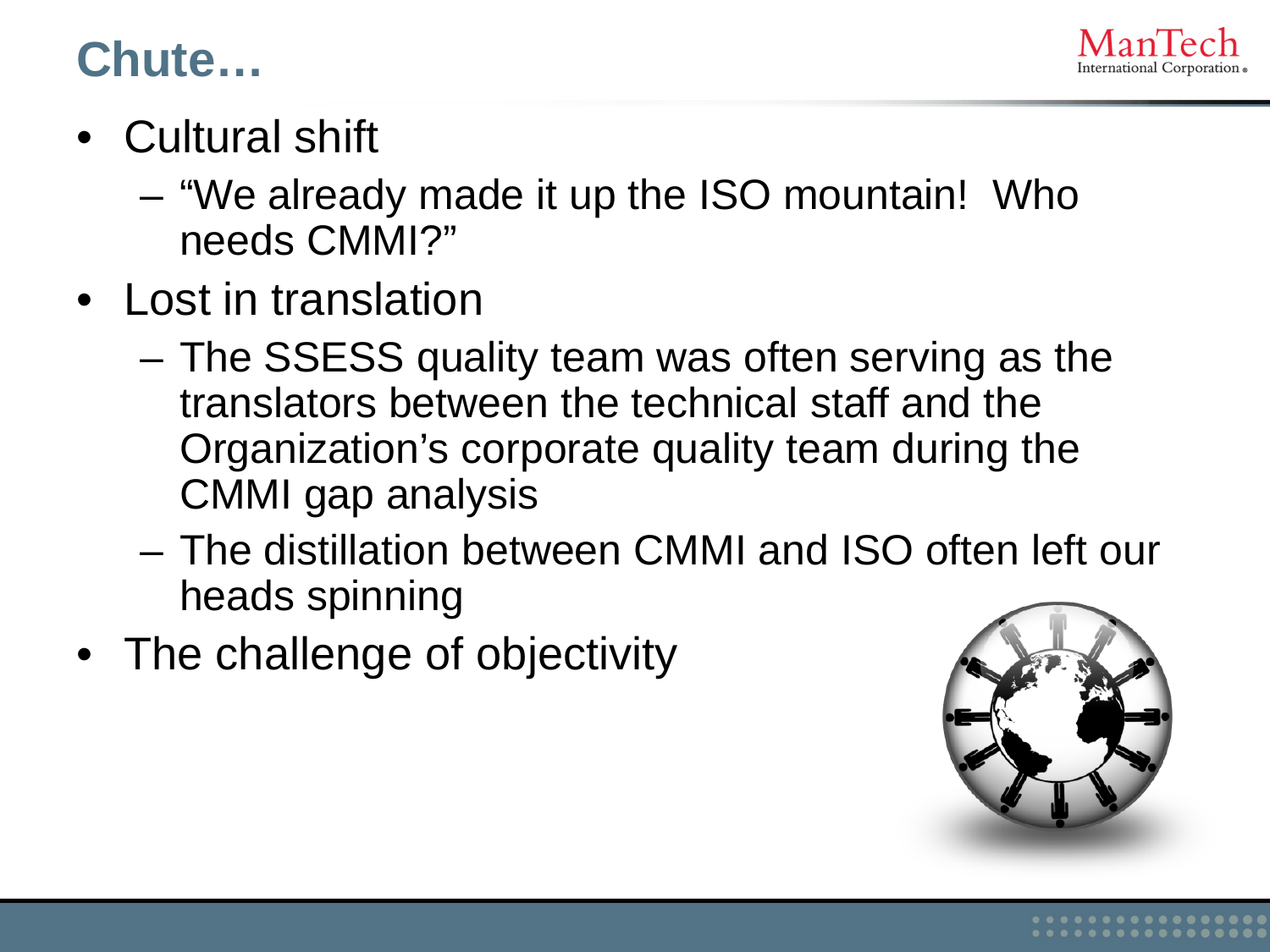#### **Shoot…let's just do it!**

- International Corporation.
- What happens when you marry a standard and a model?
	- Continuous quality improvement, of course

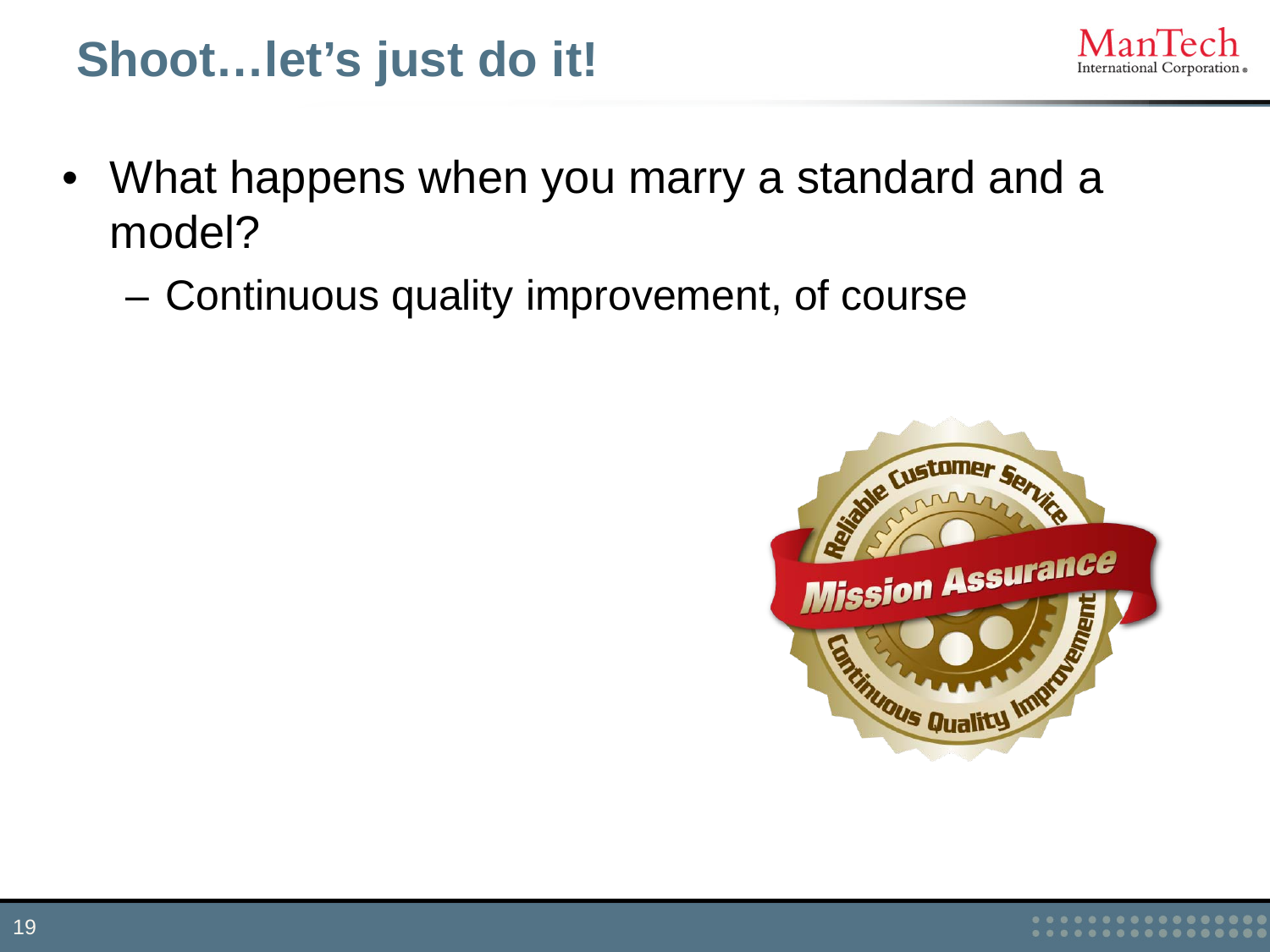## **Think Globally. Act Locally.**

International Corporation.

- We're in Prince George, they're in Northern Virginia…
- You want CMMI? That's nice...what's in it for me?

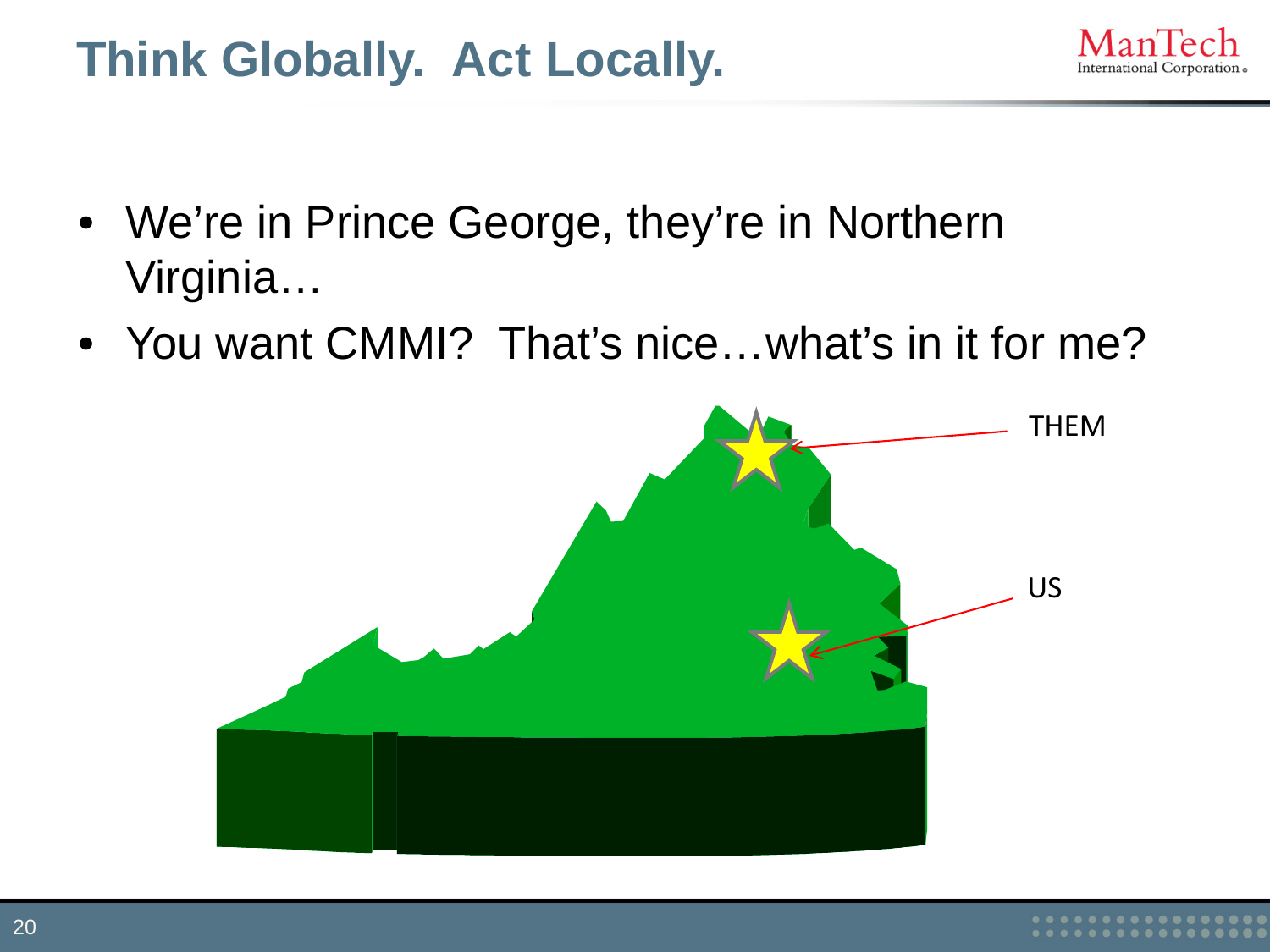#### **What Didn't Work…**



• Trying to match up ISO and CMMI is like trying to herd cats…

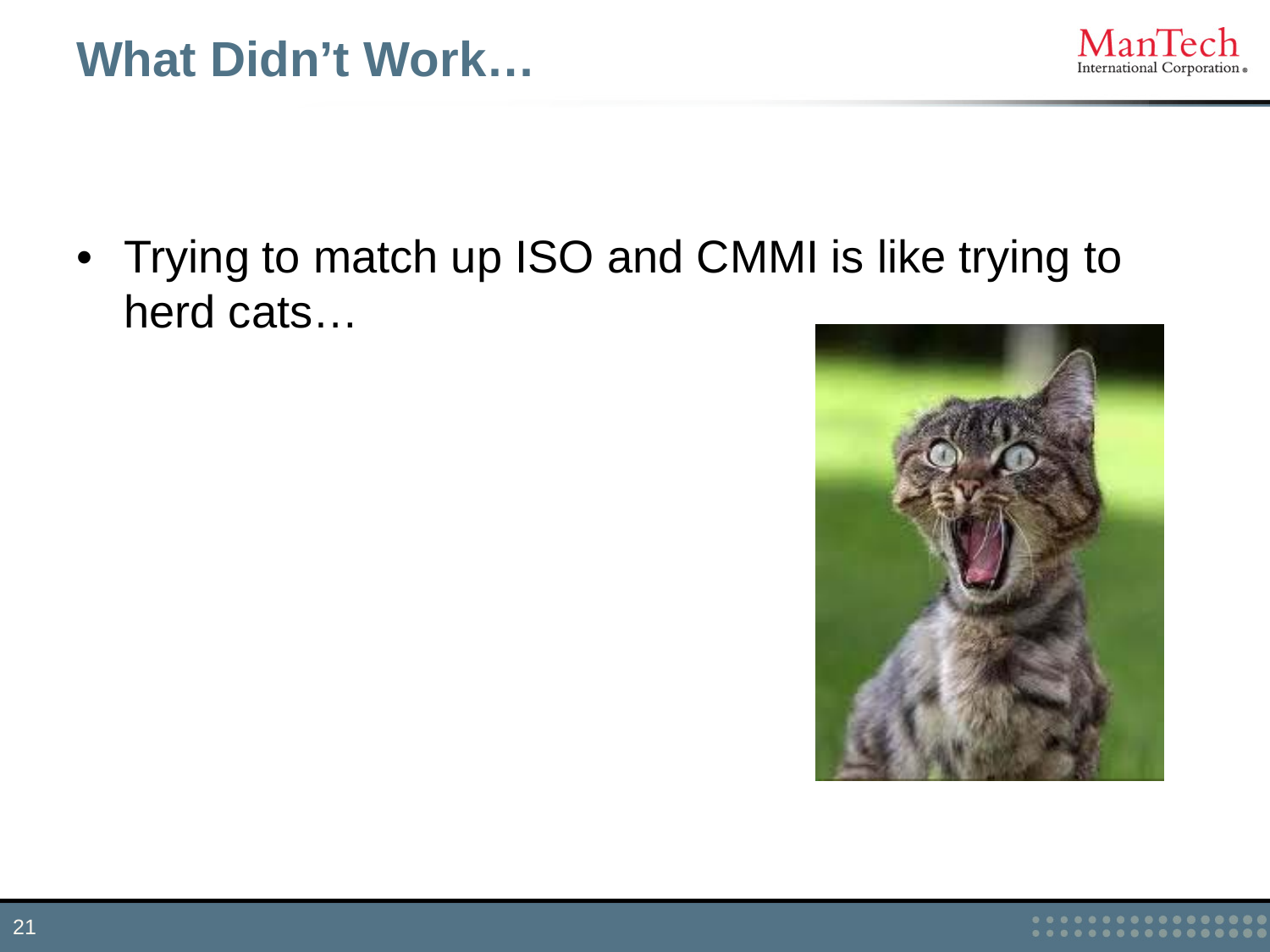#### **What Didn't Work…**



# **"Resistance is futile."**

• Resisting conformance to organizational standards…

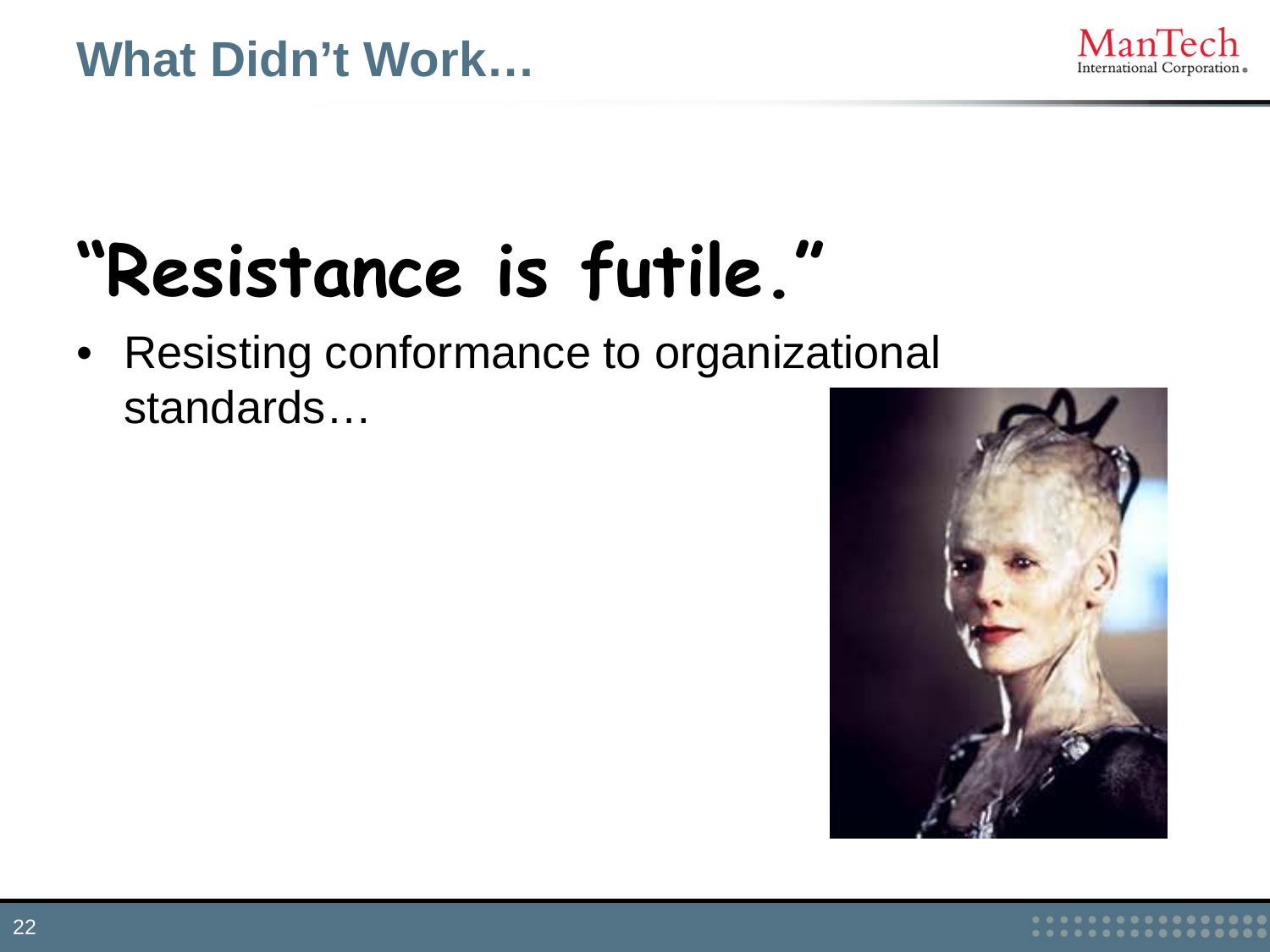#### **What Didn't Work…**



• Not planning for CMMI tasks, but expecting them to get done anyway…

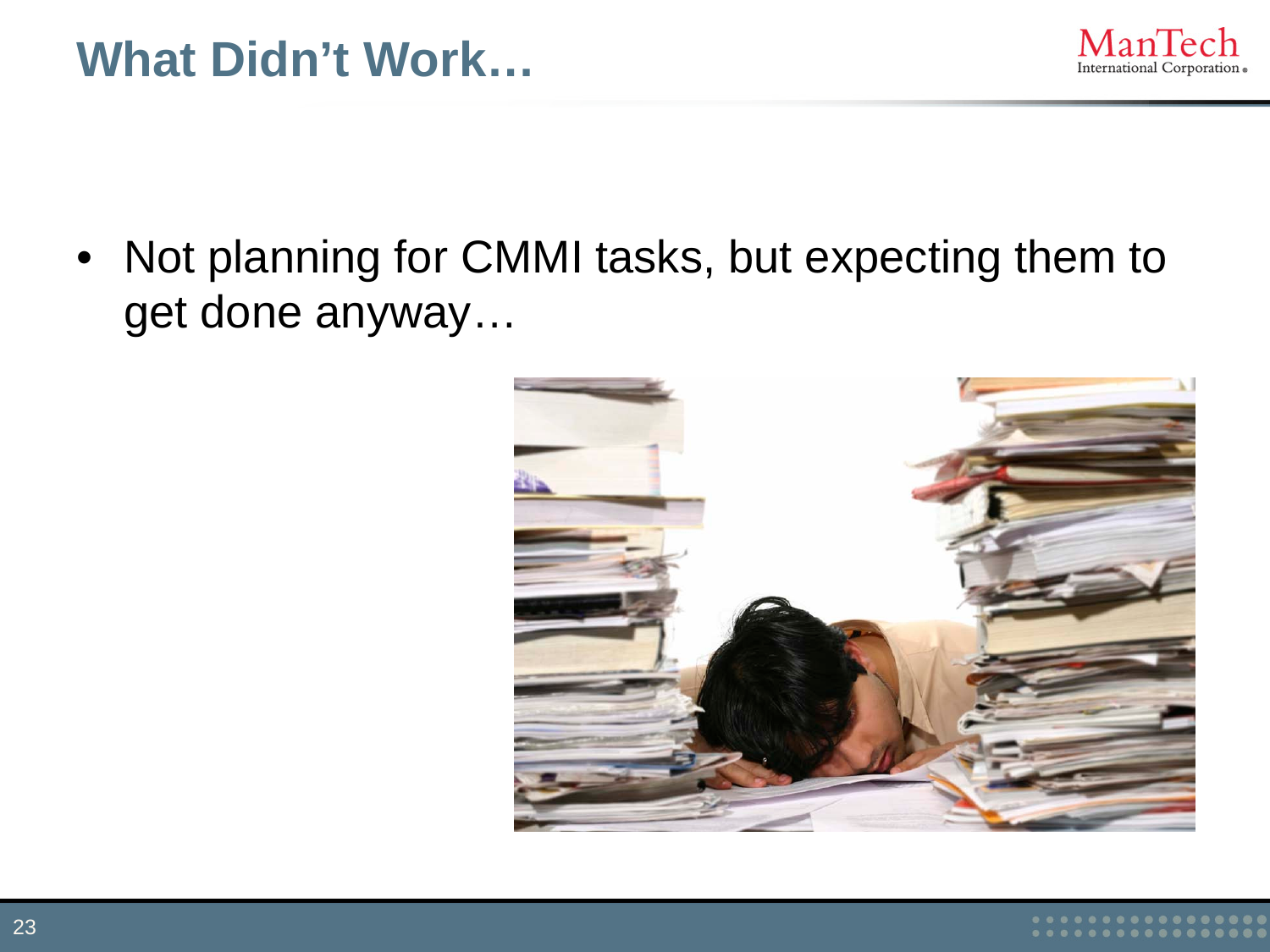

• Jumping into CMMI with minimal training…

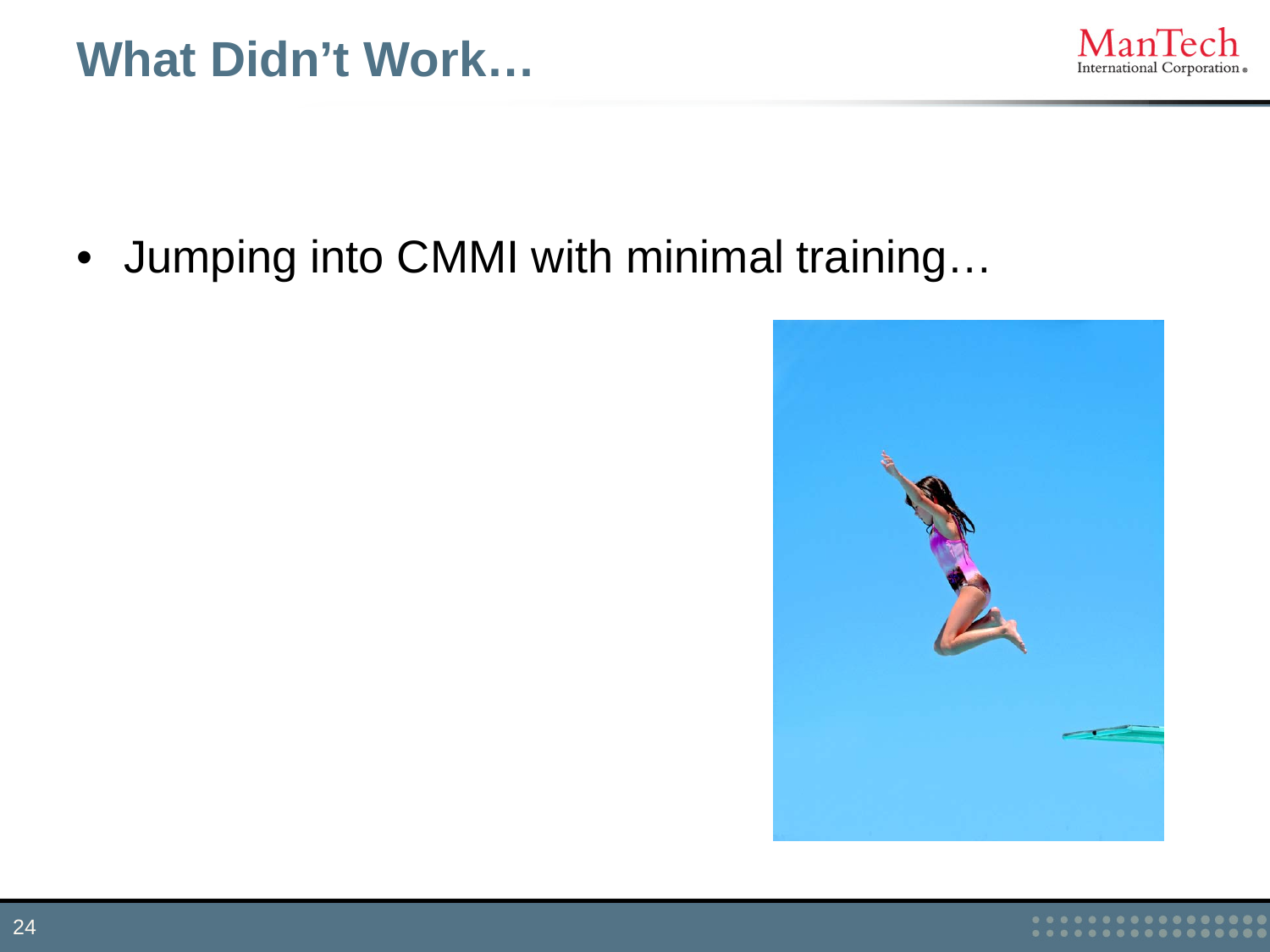## **What worked…**

- Don't lose buy-in: from the bottom up and the top down
	- Required weekly CMMI status reports to many levels of ManTech management with regular feedback
	- CMMI Day
	- Team engagement with Mission Assurance (not just the PM/DPM)
	- CMMI Training



International Corporation .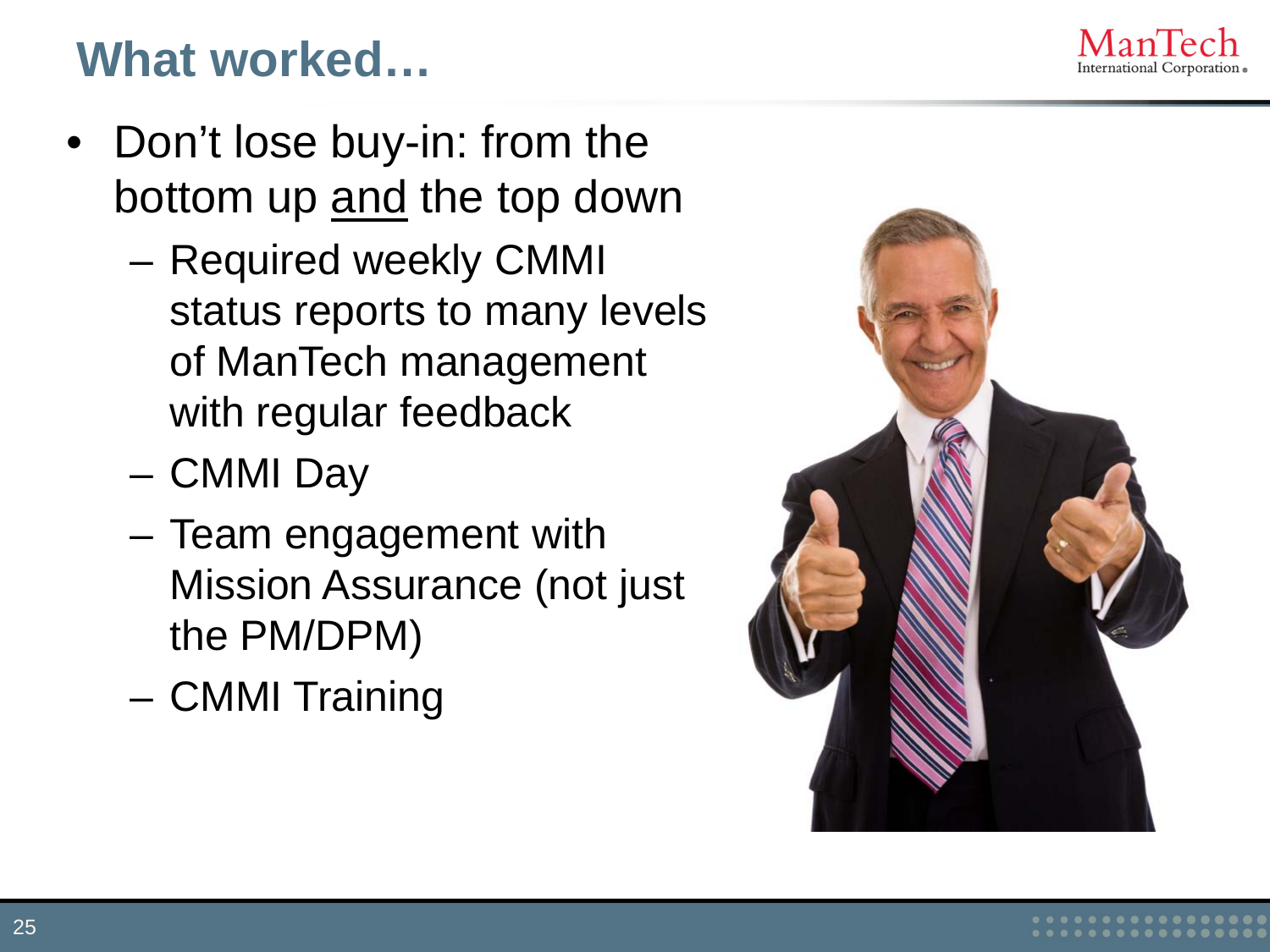### **What worked…**

- Continual reality checks
	- Why are we doing this?
	- Is it working?
	- What can we do better?



ManTech International Corporation .